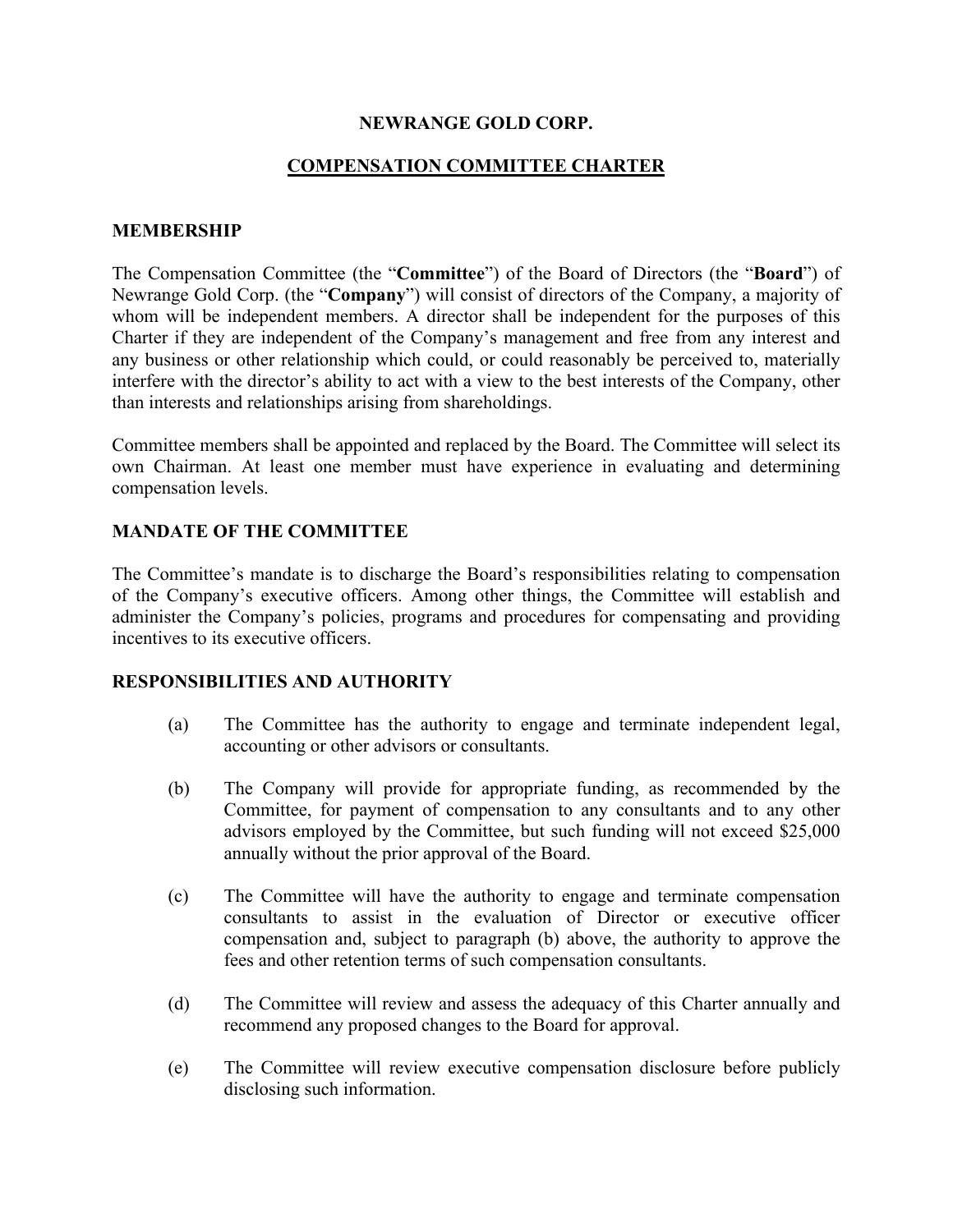- (f) The Committee will annually review its own performance.
- (g) The Committee will perform any other duties or responsibilities delegated to it by the Board.

## **REPORTING**

The Committee shall prepare any report relating to compensation required by the rules of any Stock Exchange or Securities Commission and report regularly on its activities to the Board.

#### **MEETINGS**

- (a) The Committee shall meet in person or by conference call as frequently as necessary to carry out its responsibilities under this Charter, but in no event less than once per year.
- (b) With the assistance of the Corporate Secretary of the Company, the Committee Chair shall be responsible for calling the meetings of the Committee, establishing meeting agenda with input from management and supervising the conduct of the meetings.
- (c) The minutes of all meetings shall be recorded by the Corporate Secretary of the Company, or such other person as appointed by the Chairman of the Committee.
- (d) A majority of the independent members of the Committee will constitute a quorum for conducting business at a meeting of the Committee.
- (e) The Committee may request any officer or other employee of the Company, or any representative of the Company's legal counsel or other advisors, to attend a meeting or to meet with any members or representatives of the Committee.

#### **ESTABLISHMENT OF EXECUTIVE COMPENSATION POLICIES AND PROGRAMS**

- (a) The Committee will review all compensation arrangements for the Chief Executive Officer ("**CEO**"), Chief Financial Officer ("**CFO"**) and other executive officers of the Company, including salaries, bonus, cash-incentive and equitybased incentive compensation, and make recommendations to the Board for their approval.
- (b) Without limiting the foregoing, the Committee will review all proposed employment and retention agreements with any executive officer of the Company, as well as severance agreements that provide benefits in excess of those set forth in any severance and termination plans previously approved by the Committee or the Board.